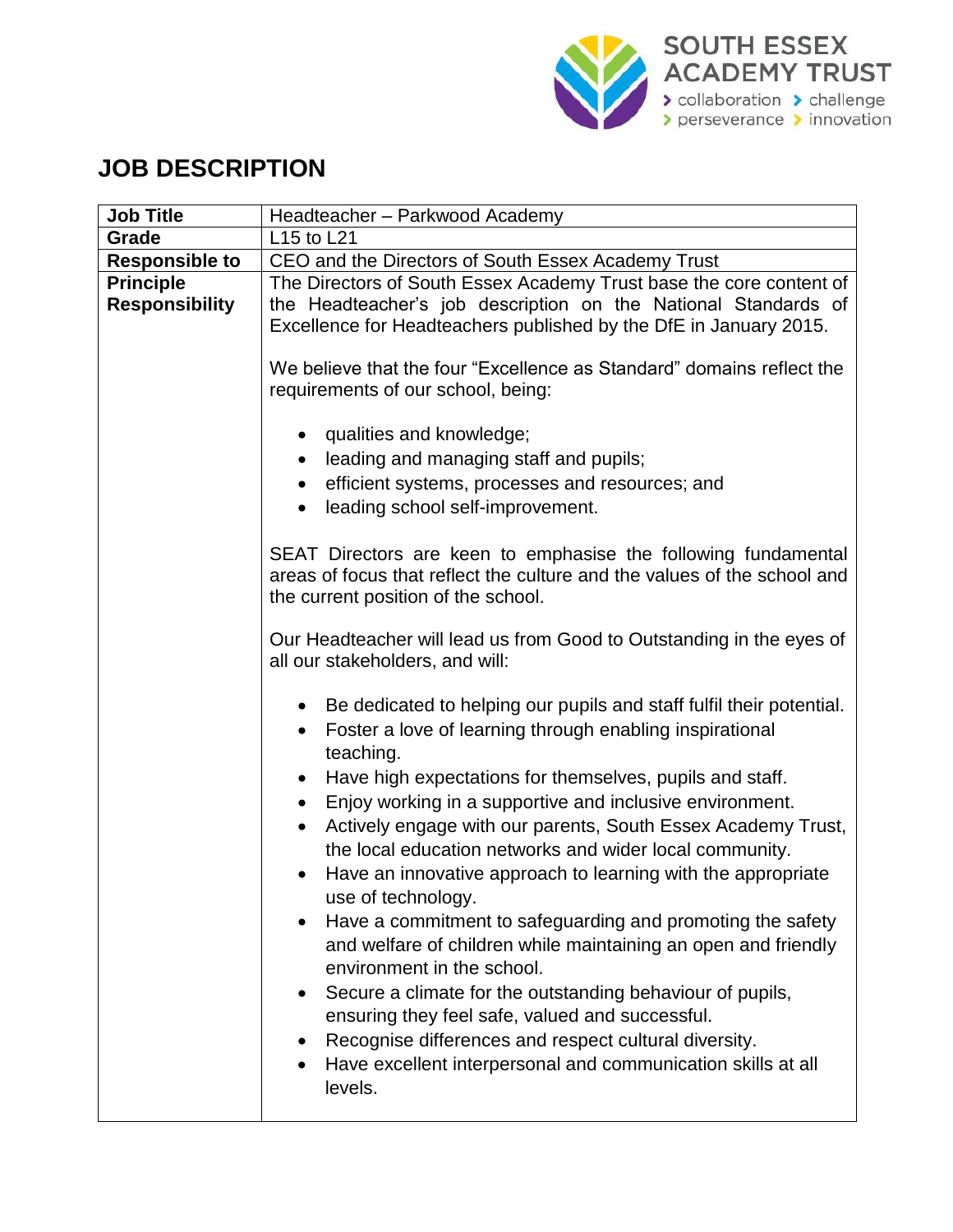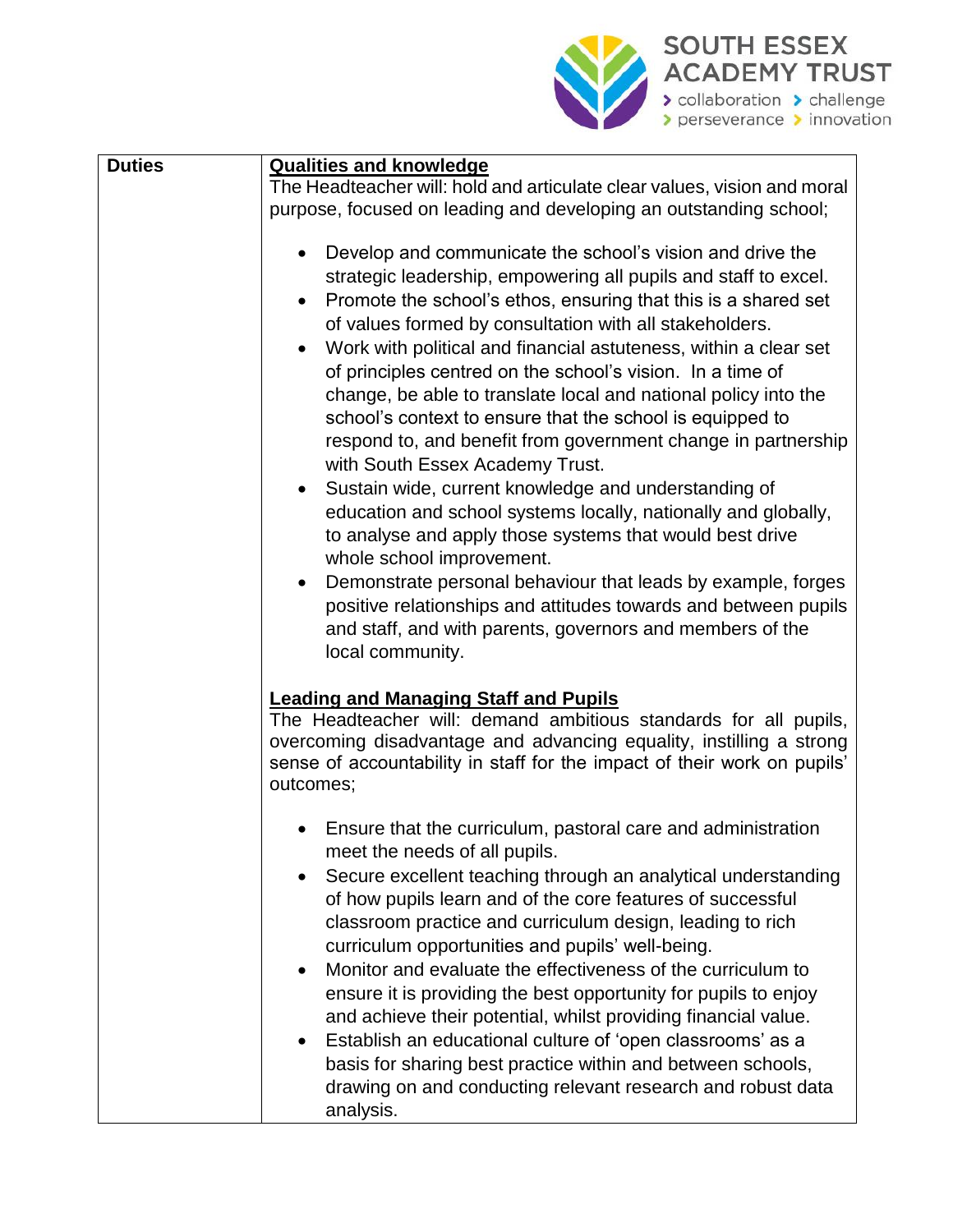

| Create an ethos within which all staff are motivated and<br>supported to develop their own skills and subject knowledge,<br>and to support each other.<br>Identify emerging talents, coaching current and aspiring<br>$\bullet$<br>leaders in a climate where excellence is the standard, leading<br>to clear succession planning.<br>Hold all staff to account for their professional conduct and<br>$\bullet$<br>practice and have a duty of care regarding staff welfare.<br>Forge a culture of equality of opportunity, celebrating pupil<br>achievements in all aspects of school life, and promoting high<br>expectations.<br>Provide a calm, safe and well-ordered learning environment<br>$\bullet$<br>where all pupils can achieve; where staff and pupils are<br>focused on safeguarding, and where pupils are expected to<br>have high standards of attendance. |
|----------------------------------------------------------------------------------------------------------------------------------------------------------------------------------------------------------------------------------------------------------------------------------------------------------------------------------------------------------------------------------------------------------------------------------------------------------------------------------------------------------------------------------------------------------------------------------------------------------------------------------------------------------------------------------------------------------------------------------------------------------------------------------------------------------------------------------------------------------------------------|
|                                                                                                                                                                                                                                                                                                                                                                                                                                                                                                                                                                                                                                                                                                                                                                                                                                                                            |
| <b>Efficient Systems, Processes and Resources</b><br>The Headteacher will assist the Directors and: ensure that the school's<br>systems, organisation and processes are well considered, efficient and<br>fit for purpose, upholding the principles of transparency, integrity and<br>probity;                                                                                                                                                                                                                                                                                                                                                                                                                                                                                                                                                                             |
| Welcome strong governance and to understand its role and                                                                                                                                                                                                                                                                                                                                                                                                                                                                                                                                                                                                                                                                                                                                                                                                                   |
| deliver its functions effectively.                                                                                                                                                                                                                                                                                                                                                                                                                                                                                                                                                                                                                                                                                                                                                                                                                                         |
| Advise in particular on governance functions, to set school<br>strategy and enable the Directors to hold the Headteacher to<br>account for pupil, staff and financial performance.                                                                                                                                                                                                                                                                                                                                                                                                                                                                                                                                                                                                                                                                                         |
| Regularly monitor the budget and exercise effective strategic,<br>$\bullet$<br>curriculum-led financial management and planning of school                                                                                                                                                                                                                                                                                                                                                                                                                                                                                                                                                                                                                                                                                                                                  |
| resources.                                                                                                                                                                                                                                                                                                                                                                                                                                                                                                                                                                                                                                                                                                                                                                                                                                                                 |
| Ensure that financial requirements of the DFE and EFA are<br>met; that sound internal financial controls are in place.                                                                                                                                                                                                                                                                                                                                                                                                                                                                                                                                                                                                                                                                                                                                                     |
| Manage and organise accommodation and resources so that                                                                                                                                                                                                                                                                                                                                                                                                                                                                                                                                                                                                                                                                                                                                                                                                                    |
| health and safety needs are addressed and that resources are                                                                                                                                                                                                                                                                                                                                                                                                                                                                                                                                                                                                                                                                                                                                                                                                               |
| sustainably planned to meet present and future needs.<br>Establish rigorous, fair and transparent systems and measures<br>$\bullet$                                                                                                                                                                                                                                                                                                                                                                                                                                                                                                                                                                                                                                                                                                                                        |
| for managing the performance of all staff, addressing any<br>under-performance, supporting staff to improve and valuing<br>excellent practice.                                                                                                                                                                                                                                                                                                                                                                                                                                                                                                                                                                                                                                                                                                                             |
| Distribute leadership throughout the organisation, forging                                                                                                                                                                                                                                                                                                                                                                                                                                                                                                                                                                                                                                                                                                                                                                                                                 |
| teams of colleagues who have distinct roles and                                                                                                                                                                                                                                                                                                                                                                                                                                                                                                                                                                                                                                                                                                                                                                                                                            |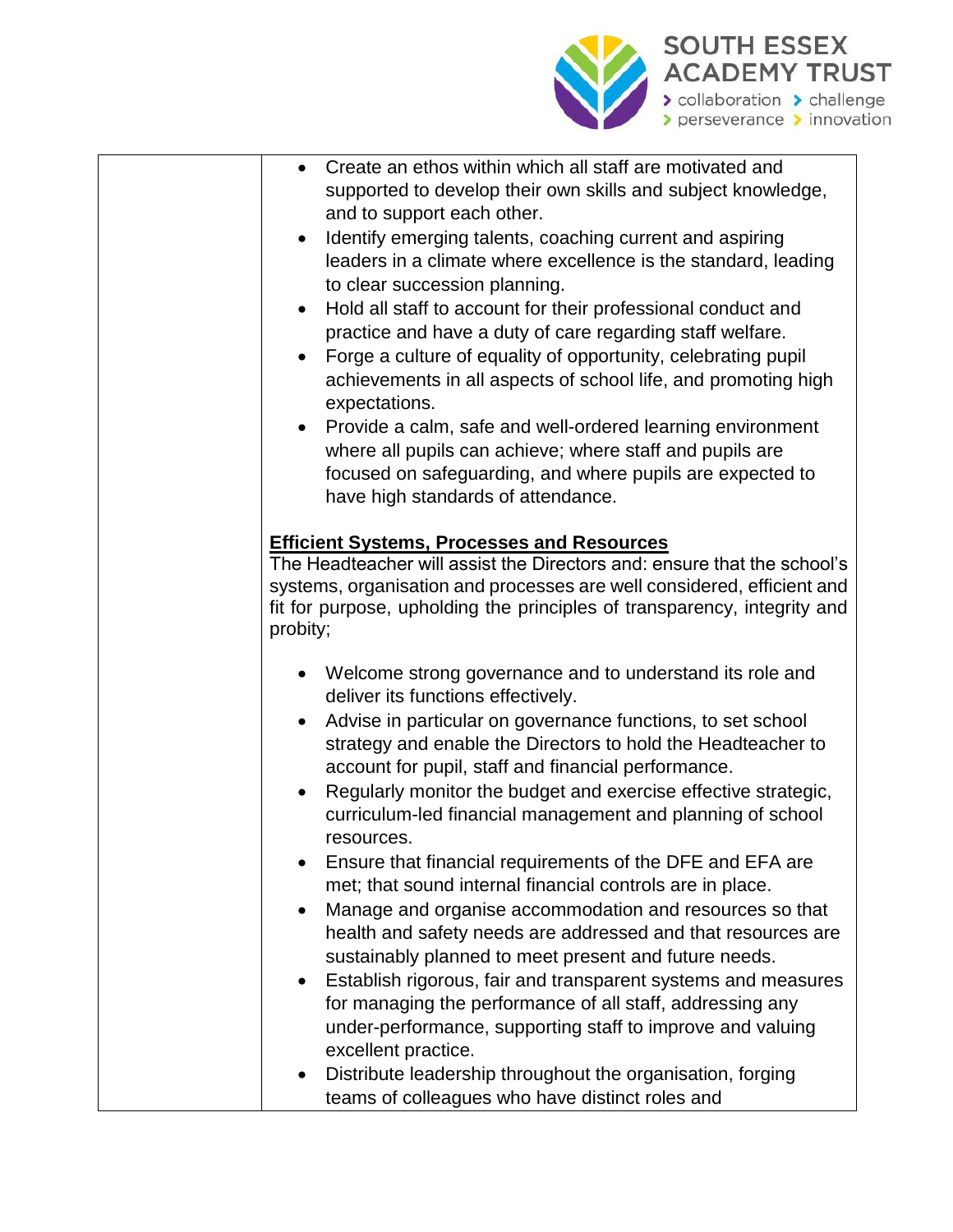

| responsibilities and hold each other to account for their |  |
|-----------------------------------------------------------|--|
| decision making.                                          |  |

- Ensure that professional duties are fulfilled as specified in Teachers Pay & Conditions.
- Ensure that all statutory and advisory duties regarding safeguarding are in place.

## **Leading School Self-Improvement**

The Headteacher will: create an outward-facing school, developing the partnership work with schools in South Essex Academy Trust, as well as other schools and organisations to champion best practice and secure excellent achievements for all pupils;

- Develop effective relationships across the Trust and with fellow professionals and colleagues in other public services, to improve academic and social outcomes for all pupils.
- Shape the current and future quality of the teaching profession through high quality training and sustained professional development for all staff.
- Contribute to shaping the development of the Trust including the Leadership Academy, and the sharing of expertise in and from the other schools.
- Model entrepreneurial and innovative approaches to school improvement, leadership and governance.
- Inspire and influence others within and beyond the school to believe in the fundamental importance of education in young people's lives and to promote the value of education.

## **Accountability**

The Headteacher will: work closely with the Directors to secure a positive and effective working relationship focused on driving forward school improvement;

- Provide information, advice and support to the Directors to enable it to meet its responsibilities, recognising the accountability of the Directors for the success of the school.
- Create an organisation where every member, including all staff and pupils, recognises their own accountability and the part they play in the accountability of others for the success of the school.